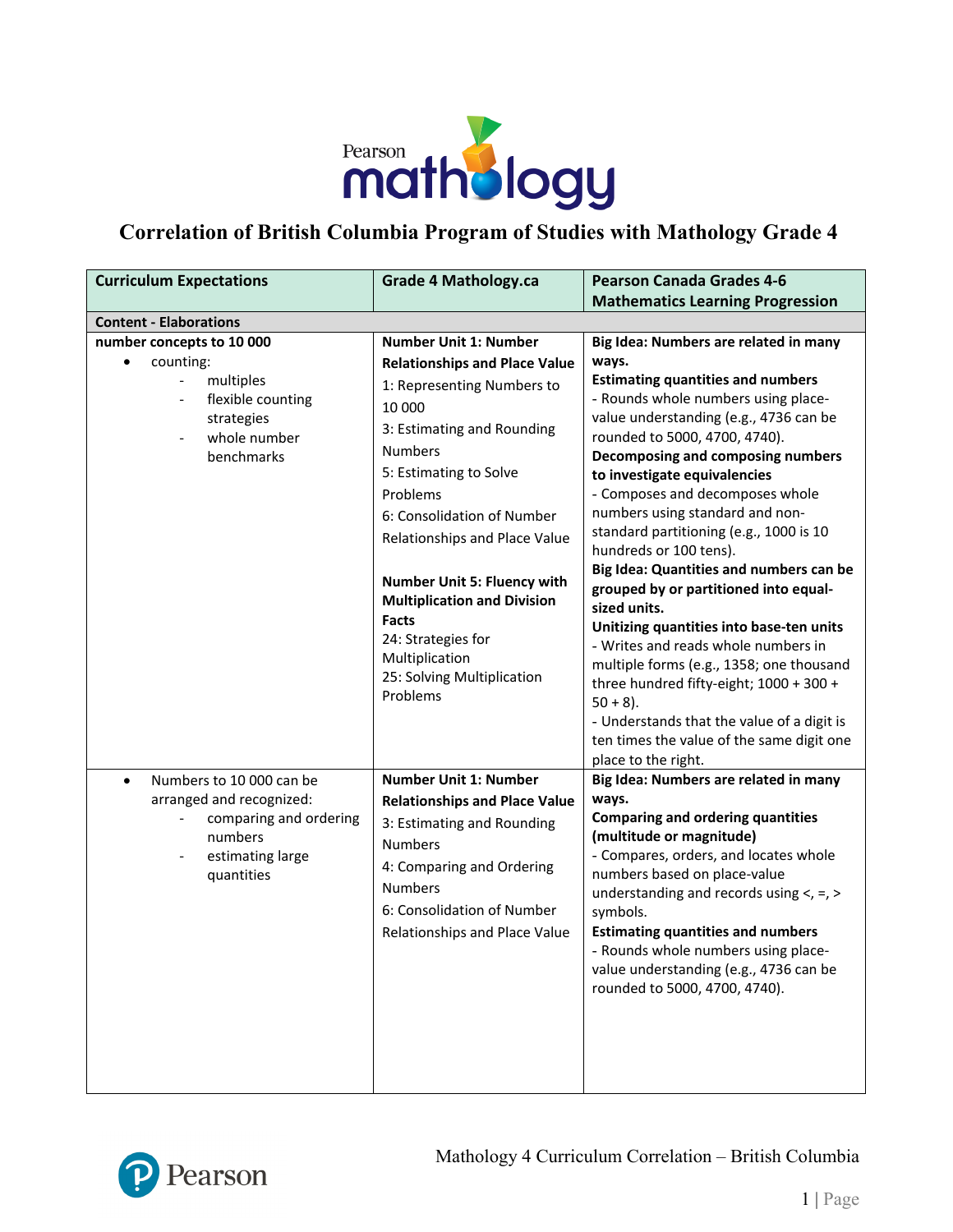| place value<br>$\bullet$                                                                                                                                                                                                                                                                                                                      | <b>Number Unit 1: Number</b>                                                                                                                | Big Idea: Numbers are related in many                                                                                                                                                                                                                                                                                                                                                                                                                                                                                                                                                                                                                                                                                                                                                                                                                                                                                                                                                                               |
|-----------------------------------------------------------------------------------------------------------------------------------------------------------------------------------------------------------------------------------------------------------------------------------------------------------------------------------------------|---------------------------------------------------------------------------------------------------------------------------------------------|---------------------------------------------------------------------------------------------------------------------------------------------------------------------------------------------------------------------------------------------------------------------------------------------------------------------------------------------------------------------------------------------------------------------------------------------------------------------------------------------------------------------------------------------------------------------------------------------------------------------------------------------------------------------------------------------------------------------------------------------------------------------------------------------------------------------------------------------------------------------------------------------------------------------------------------------------------------------------------------------------------------------|
| 1000s, 100s, 10s, and 1s<br>understanding the<br>relationship between<br>digit places and their<br>value, to 10 000                                                                                                                                                                                                                           | <b>Relationships and Place Value</b><br>1: Representing Numbers to<br>10 000<br>6: Consolidation of Number<br>Relationships and Place Value | ways.<br>Decomposing and composing numbers<br>to investigate equivalencies<br>- Composes and decomposes whole<br>numbers using standard and non-<br>standard partitioning (e.g., 1000 is 10<br>hundreds or 100 tens).<br>Big Idea: Quantities and numbers can be<br>grouped by or partitioned into equal-<br>sized units.<br>Unitizing quantities into base-ten units                                                                                                                                                                                                                                                                                                                                                                                                                                                                                                                                                                                                                                               |
|                                                                                                                                                                                                                                                                                                                                               |                                                                                                                                             | - Writes and reads whole numbers in<br>multiple forms (e.g., 1358; one thousand<br>three hundred fifty-eight; 1000 + 300 +<br>$50 + 8$ ).<br>- Understands that the value of a digit is<br>ten times the value of the same digit one<br>place to the right.                                                                                                                                                                                                                                                                                                                                                                                                                                                                                                                                                                                                                                                                                                                                                         |
| decimals to hundredths:                                                                                                                                                                                                                                                                                                                       | <b>Number Unit 4: Decimals</b>                                                                                                              | Big Idea: The set of real numbers is                                                                                                                                                                                                                                                                                                                                                                                                                                                                                                                                                                                                                                                                                                                                                                                                                                                                                                                                                                                |
| Fractions and decimals are<br>numbers that represent an<br>amount or quantity.<br>Fractions and decimals can<br>represent parts of a region, set,<br>or linear model.<br>Fractional parts and decimals are<br>equal shares or equal-sized<br>portions of a whole or unit.<br>understanding the relationship<br>between fractions and decimals | 20: Exploring Tenths<br>21: Exploring Hundredths<br>23: Consolidation of Decimals                                                           | infinite.<br><b>Extending whole number understanding</b><br>to the set of real numbers<br>- Explores decimal fractions to tenths<br>(e.g., 0.1, 0.5, 0.8) and hundredths (e.g.,<br>$0.42, 0.05, 0.90$ ).<br>Big Idea: Numbers are related in many<br>ways.<br><b>Estimating quantities and numbers</b><br>- Estimates the location of decimals and<br>fractions on a number line.<br>Big Idea: Quantities and numbers can be<br>grouped by or partitioned into equal-<br>sized units.<br>Unitizing quantities into base-ten units<br>- Uses fractions with denominators of 10<br>to develop decimal fraction<br>understanding and notation (e.g., five-<br>tenths is $\frac{5}{10}$ or 0.5).<br>- Counts forwards and backwards by<br>decimal units (e.g., 0.1, 0.2,  0.9, 1.0).<br>- Understands that the value of a digit is<br>ten times the value of the same digit one<br>place to the right.<br>- Understands that the value of a digit is<br>one-tenth the value of the same digit one<br>place to the left. |
|                                                                                                                                                                                                                                                                                                                                               |                                                                                                                                             | - Writes and reads decimal numbers in<br>multiple forms (e.g., numerals, number<br>names, expanded form).                                                                                                                                                                                                                                                                                                                                                                                                                                                                                                                                                                                                                                                                                                                                                                                                                                                                                                           |

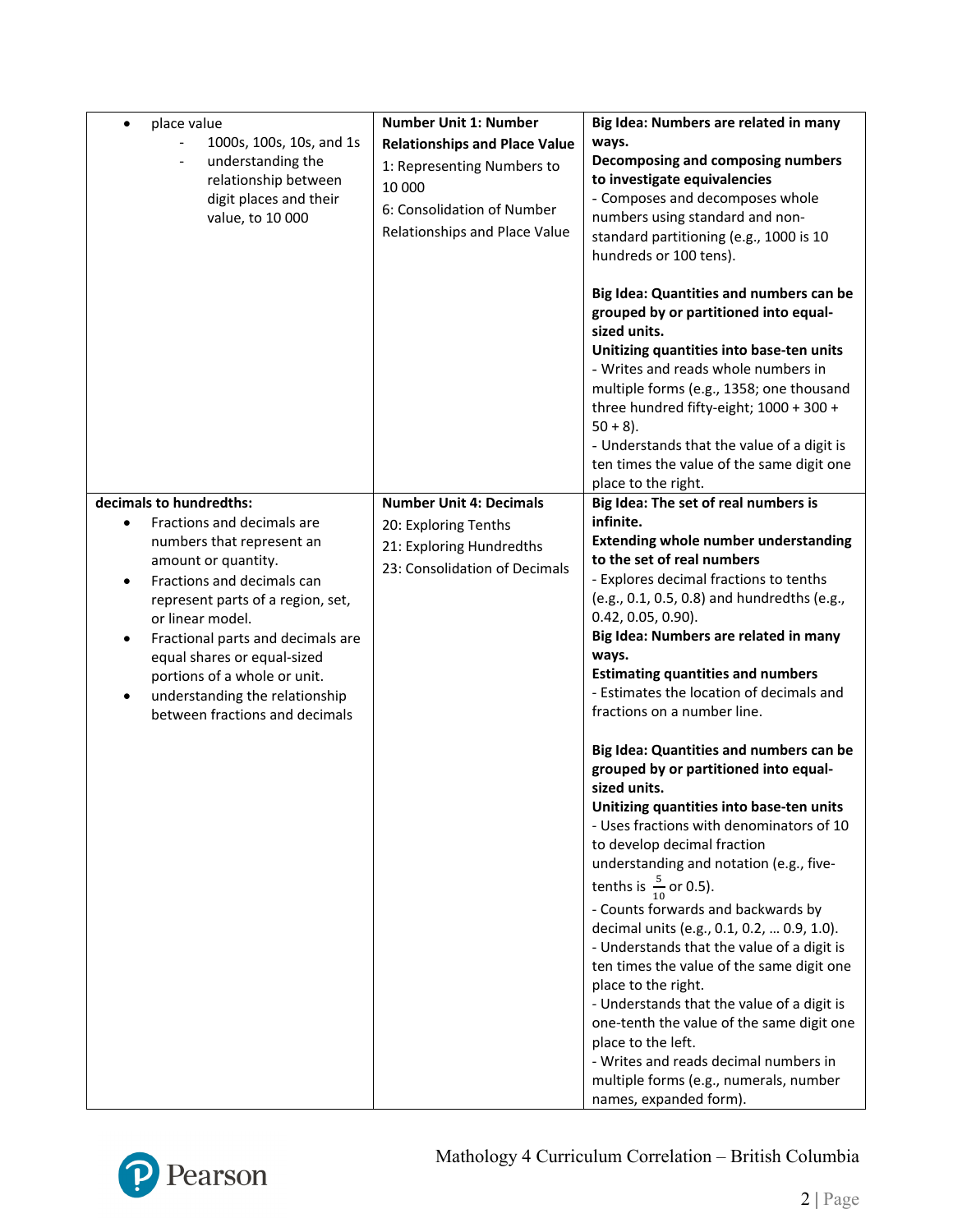| ordering and comparing fractions                                                                                                                                                                                                                                                                                                                                                   | <b>Number Unit 3: Fractions</b>                                                                                                                                                                                                                                                                                                                                    | Big Idea: Numbers are related in many                                                                                                                                                                                                                                                                                                                                                                                                                                                                                                                                                                                                                                     |
|------------------------------------------------------------------------------------------------------------------------------------------------------------------------------------------------------------------------------------------------------------------------------------------------------------------------------------------------------------------------------------|--------------------------------------------------------------------------------------------------------------------------------------------------------------------------------------------------------------------------------------------------------------------------------------------------------------------------------------------------------------------|---------------------------------------------------------------------------------------------------------------------------------------------------------------------------------------------------------------------------------------------------------------------------------------------------------------------------------------------------------------------------------------------------------------------------------------------------------------------------------------------------------------------------------------------------------------------------------------------------------------------------------------------------------------------------|
| comparing and ordering fractions<br>with common denominators<br>estimating fractions with<br>$\bullet$<br>benchmarks (e.g., zero, half,<br>whole)<br>using concrete and visual models<br>equal partitioning                                                                                                                                                                        | 13: What Are Fractions?<br>14: Counting by Unit Fractions<br>15: Exploring Different<br><b>Representations of Fractions</b><br>17: Exploring Equivalence in<br>Fractions<br>18: Comparing and Ordering<br>Fractions<br>19: Consolidation of Fractions                                                                                                              | ways.<br><b>Comparing and ordering quantities</b><br>(multitude or magnitude)<br>- Compares, orders, and locates fractions<br>with the same numerator or<br>denominator using reasoning (e.g., $\frac{3}{5} > \frac{3}{6}$<br>because fifths are larger parts).<br><b>Estimating quantities and numbers</b><br>- Estimates the size and magnitude of<br>fractions by comparing to benchmarks.                                                                                                                                                                                                                                                                             |
|                                                                                                                                                                                                                                                                                                                                                                                    |                                                                                                                                                                                                                                                                                                                                                                    | Big Idea: Quantities and numbers can be<br>grouped by or partitioned into equal-<br>sized units.<br>Partitioning quantities to form fractions<br>- Partitions fractional parts into smaller<br>fractional parts (e.g., partitions halves<br>into thirds to create sixths).<br>- Uses models to describe, name, and<br>count forward and backward by unit<br>fractions.<br>- Explains that two equivalent fractions<br>represent the same part of a whole, but<br>not necessarily equal quantities (e.g., $\frac{1}{2}$ of<br>a set of 12 and $\frac{1}{2}$ of a set of 6 are equal<br>fractions, but unequal quantities).                                                 |
| addition and subtraction to 10 000:<br>using flexible computation<br>strategies, involving taking apart<br>(e.g., decomposing using friendly<br>numbers and compensating) and<br>combining numbers in a variety<br>of ways, regrouping<br>estimating sums and differences<br>to 10 000<br>using addition and subtraction in<br>real-life contexts and problem-<br>based situations | Number Unit 2: Fluency with<br><b>Addition and Subtraction</b><br>7: Estimating Sums and<br><b>Differences</b><br>8: Modelling Addition and<br>Subtraction<br>9: Adding and Subtracting<br>Larger Numbers<br>10: Using Mental Math to Add<br>and Subtract<br>11: Creating and Solving<br>Problems<br>12: Consolidation of Fluency<br>with Addition and Subtraction | Big Idea: Quantities and numbers can be<br>operated on to determine how many<br>and how much.<br>Investigating number and arithmetic<br>properties<br>- Recognizes and generates equivalent<br>numerical expressions using<br>commutative and associative properties.<br>- Understands operation relationships<br>(e.g., inverse relationship between<br>multiplication/division,<br>addition/subtraction).<br>- Understands the identity of operations<br>$(e.g., 5 + 0 = 5; 7 \times 1 = 7).$<br>Developing conceptual meaning of<br>operations<br>- Models and develops meaning for<br>whole number computation to four<br>digits.<br>Developing fluency of operations |
|                                                                                                                                                                                                                                                                                                                                                                                    |                                                                                                                                                                                                                                                                                                                                                                    | - Estimates the result of whole number<br>operations using contextually relevant<br>strategies (e.g., How many buses are<br>needed to take the Grade 8 classes to the                                                                                                                                                                                                                                                                                                                                                                                                                                                                                                     |



## Mathology 4 Curriculum Correlation – British Columbia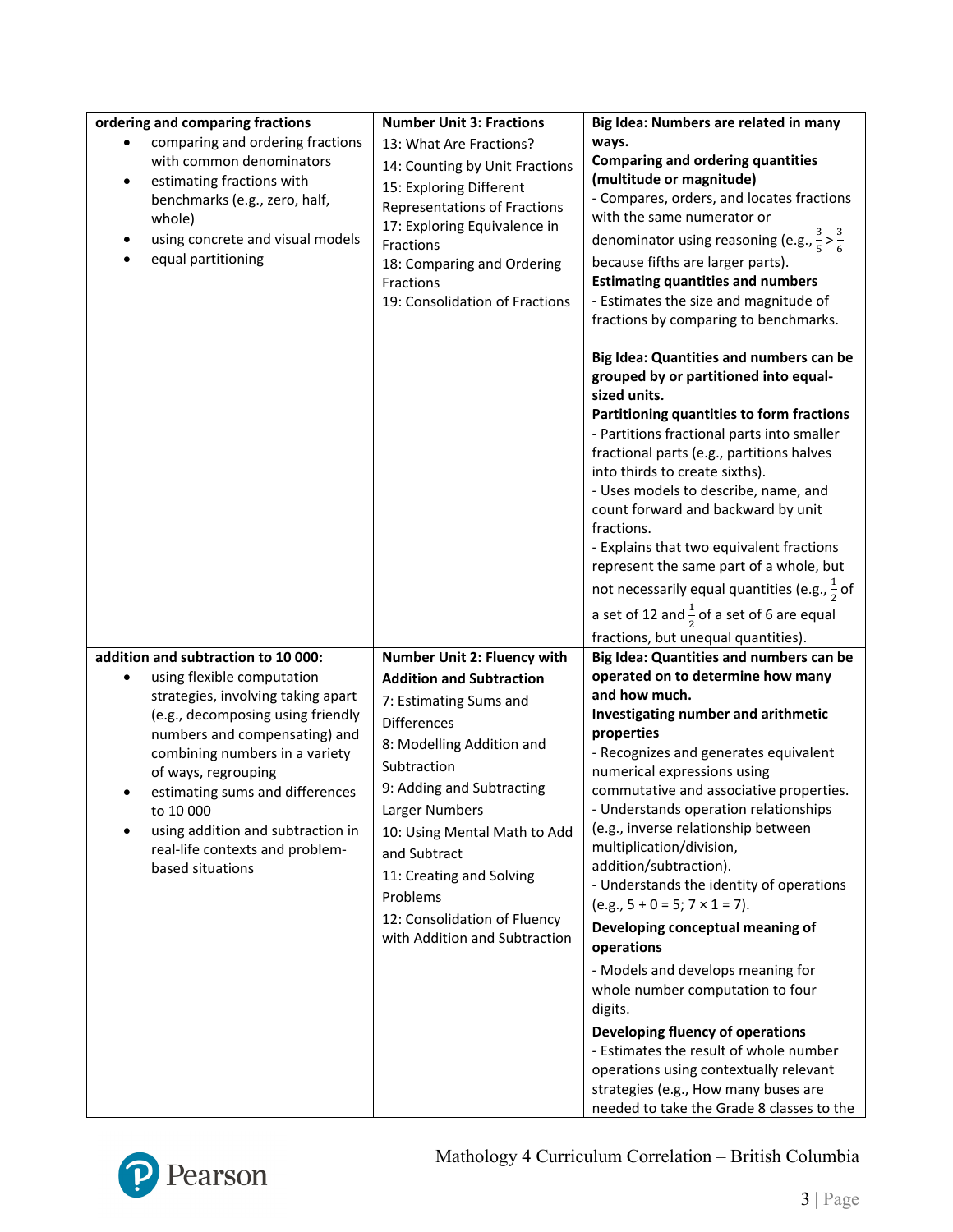|                                                                                                                                                                                                                                                                                                                                                                                                                                                                                                      |                                                                                                                                                                                                                                                                                                                          | museum?).<br>- Solves whole number computation<br>using efficient strategies (e.g., mental<br>computation, algorithms, calculating cost<br>of transactions and change owing, saving<br>money to make a purchase).                                                                                                                                                                                                                                                                                                                                                                                                                                                                                                                                                                                                                                                                                                                                     |
|------------------------------------------------------------------------------------------------------------------------------------------------------------------------------------------------------------------------------------------------------------------------------------------------------------------------------------------------------------------------------------------------------------------------------------------------------------------------------------------------------|--------------------------------------------------------------------------------------------------------------------------------------------------------------------------------------------------------------------------------------------------------------------------------------------------------------------------|-------------------------------------------------------------------------------------------------------------------------------------------------------------------------------------------------------------------------------------------------------------------------------------------------------------------------------------------------------------------------------------------------------------------------------------------------------------------------------------------------------------------------------------------------------------------------------------------------------------------------------------------------------------------------------------------------------------------------------------------------------------------------------------------------------------------------------------------------------------------------------------------------------------------------------------------------------|
| multiplication and division of two- or<br>three-digit numbers by one-digit<br>numbers:<br>understanding the relationship<br>between multiplication and<br>division, multiplication and<br>addition, division and subtraction<br>using flexible computational<br>strategies (e.g., decomposing,<br>distributive principle,<br>commutative principle, repeated<br>addition and repeated<br>subtraction)<br>using multiplication and division<br>in real-life contexts and problem-<br>based situations | <b>Number Unit 6: Multiplying</b><br>and Dividing Larger Numbers<br>30: Exploring Strategies for<br>Multiplying<br>31: Estimating Products<br>32: Exploring Strategies for<br>Dividing<br>33: Estimating Quotients<br>34: Dividing with Remainders<br>35: Consolidation of<br>Multiplying and Dividing<br>Larger Numbers | Big Idea: Quantities and numbers can be<br>operated on to determine how many<br>and how much.<br>Investigating number and arithmetic<br>properties<br>- Recognizes and generates equivalent<br>numerical expressions using<br>commutative and associative properties.<br>- Understands operation relationships<br>(e.g., inverse relationship between<br>multiplication/division,<br>addition/subtraction).<br>Developing conceptual meaning of<br>operations<br>- Models and develops meaning for<br>whole number computation to four<br>digits.<br>Developing fluency of operations<br>- Estimates the result of whole number<br>operations using contextually relevant<br>strategies (e.g., How many buses are<br>needed to take the Grade 8 classes to the<br>museum?).<br>- Solves whole number computation<br>using efficient strategies (e.g., mental<br>computation, algorithms, calculating cost<br>of transactions and change owing, saving |
| addition and subtraction of decimals to<br>hundredths:<br>estimating decimal sums and<br>differences<br>using visual models, such as base<br>10 blocks, place-value mats, grid<br>paper, and number lines<br>using addition and subtraction in<br>real-life contexts and problem-<br>based situations                                                                                                                                                                                                | <b>Number Unit 7: Operations</b><br>with Fractions and Decimals<br>36: Estimating Sums and<br>Differences with Decimals<br>37: Adding and Subtracting<br>Decimals<br>38: Using Mental Math to Add<br>and Subtract Decimals<br>40: Consolidation of<br>Operations with Fractions and<br>Decimals                          | money to make a purchase).<br>Big Idea: Quantities and numbers can be<br>operated on to determine how many<br>and how much.<br>Developing conceptual meaning of<br>operations<br>- Demonstrates an understanding of<br>decimal number computation through<br>modelling and flexible strategies.<br>Developing fluency of operations<br>- Estimates sums and differences of<br>decimal numbers (e.g., calculating cost of<br>transactions involving dollars and cents).<br>- Solves decimal number computation<br>using efficient strategies.                                                                                                                                                                                                                                                                                                                                                                                                          |

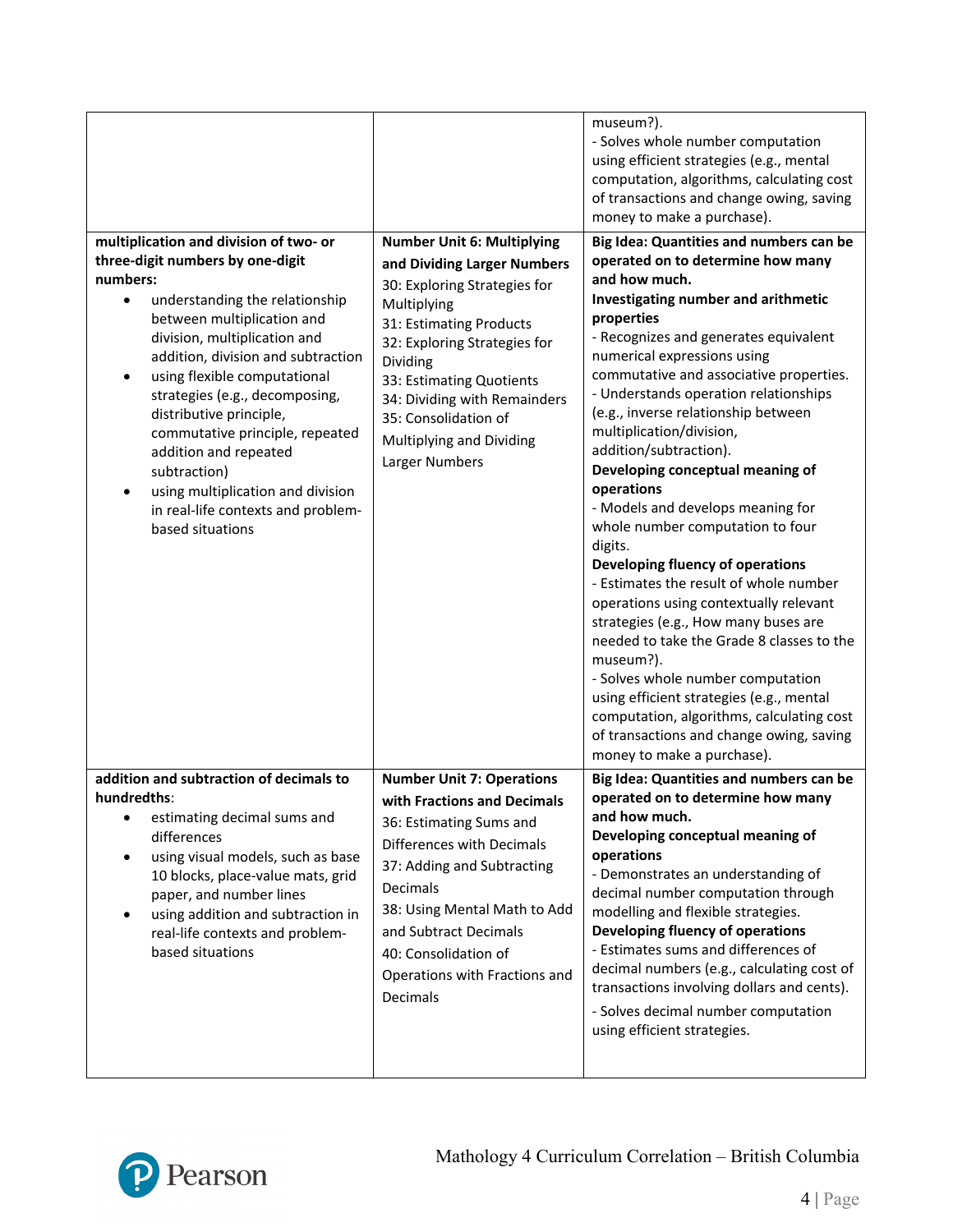| addition and subtraction facts to 20<br>(developing computational fluency)<br>Provide opportunities for<br>authentic practice, building on<br>previous grade-level addition and<br>subtraction facts.<br>flexible use of mental strategies<br>$\bullet$                                                                                                                                                                                                                                                                                                                                                                                                                                                                                                                                                                    | <b>Number Unit 2: Fluency with</b><br><b>Addition and Subtraction</b><br>10: Using Mental Math to Add<br>and Subtract<br>12: Consolidation of Fluency<br>with Addition and Subtraction                                                                                                                                                | Big Idea: Quantities and numbers can be<br>operated on to determine how many<br>and how much.<br>Investigating number and arithmetic<br>properties<br>- Recognizes and generates equivalent<br>numerical expressions using<br>commutative and associative properties.<br>- Understands operation relationships<br>(e.g., inverse relationship between<br>multiplication/division,<br>addition/subtraction).<br>- Understands the identity of operations<br>$(e.g., 5 + 0 = 5; 7 \times 1 = 7).$                                                                                                          |
|----------------------------------------------------------------------------------------------------------------------------------------------------------------------------------------------------------------------------------------------------------------------------------------------------------------------------------------------------------------------------------------------------------------------------------------------------------------------------------------------------------------------------------------------------------------------------------------------------------------------------------------------------------------------------------------------------------------------------------------------------------------------------------------------------------------------------|---------------------------------------------------------------------------------------------------------------------------------------------------------------------------------------------------------------------------------------------------------------------------------------------------------------------------------------|----------------------------------------------------------------------------------------------------------------------------------------------------------------------------------------------------------------------------------------------------------------------------------------------------------------------------------------------------------------------------------------------------------------------------------------------------------------------------------------------------------------------------------------------------------------------------------------------------------|
| multiplication and division facts to 100<br>(introductory computational strategies)<br>Provide opportunities for<br>concrete and pictorial<br>representations of multiplication.<br>building computational fluency<br>$\bullet$<br>Use games to provide<br>$\bullet$<br>opportunities for authentic<br>practice of multiplication<br>computations.<br>looking for patterns in numbers,<br>٠<br>such as in a hundred chart, to<br>develop understanding of<br>multiplication computation<br>Connect multiplication to skip-<br>٠<br>counting.<br>Connecting multiplication to<br>$\bullet$<br>division and repeated addition.<br>using mental math strategies,<br>٠<br>such as doubling or halving<br>Students should be able to recall<br>the following multiplication facts<br>by the end of Grade 4 (2s, 5s,<br>$10s$ ). | Number Unit 5: Fluency with<br><b>Multiplication and Division</b><br><b>Facts</b><br>24: Strategies for<br>Multiplication<br>25: Solving Multiplication<br>Problems<br>26: Relating Multiplication<br>and Division<br>27: Strategies for Division<br>29: Consolidation of Fluency<br>with Multiplication and<br><b>Division Facts</b> | Big Idea: Quantities and numbers can be<br>operated on to determine how many<br>and how much.<br>Investigating number and arithmetic<br>properties<br>- Recognizes and generates equivalent<br>numerical expressions using<br>commutative and associative properties.<br>- Understands operational relationships<br>(e.g., inverse relationship between<br>multiplication/division,<br>addition/subtraction).<br>- Understands the identity of operations<br>$(e.g., 5 + 0 = 5; 7 \times 1 = 7).$<br>Developing fluency of operations<br>- Fluently recalls multiplication and<br>division facts to 100. |
| increasing and decreasing patterns using<br>tables and charts:<br>Change in patterns can be<br>represented in charts, graphs,<br>and tables.<br>using words and numbers to<br>describe increasing and<br>decreasing patterns<br>fish stocks in lakes, life<br>expectancies                                                                                                                                                                                                                                                                                                                                                                                                                                                                                                                                                 | <b>Patterning Unit 1: Increasing</b><br>and Decreasing Patterns<br>2: Investigating Increasing and<br><b>Decreasing Patterns</b><br>3: Representing Patterns<br>4: Investigating Number<br>Relationships<br>6: Consolidation of Increasing<br>and Decreasing Patterns                                                                 | Big Idea: Regularity and repetition form<br>patterns that can be generalized and<br>predicted mathematically.<br>Representing patterns, relations, and<br>functions<br>- Describes, generates, extends,<br>translates, and corrects number and<br>shape patterns that follow a<br>predetermined rule.<br>- Uses multiple approaches to model<br>situations involving repetition (i.e.,<br>repeating patterns) and change (i.e.,<br>increasing/decreasing patterns) (e.g.,                                                                                                                                |

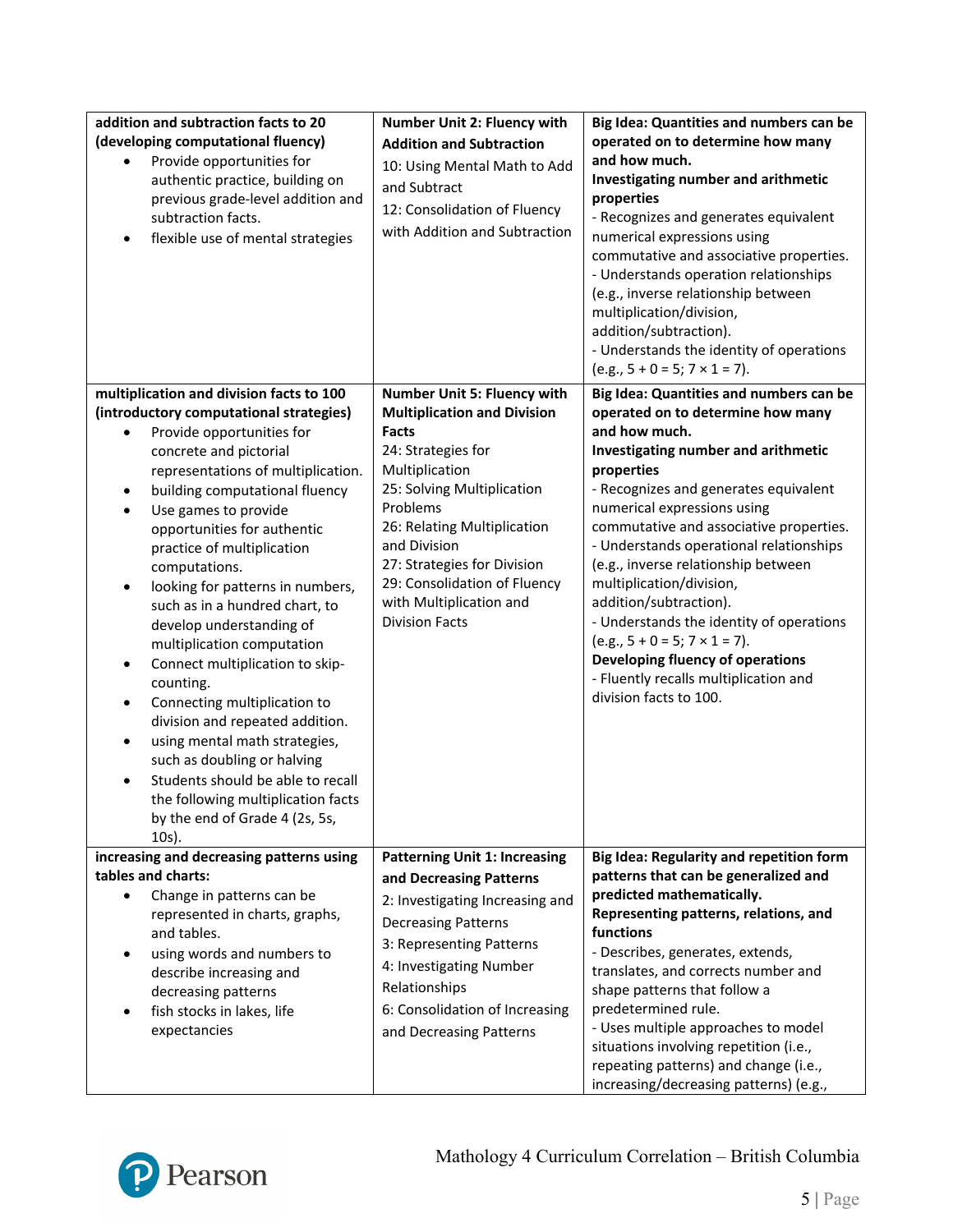|                                                                                                                                                                                                    |                                                              | using objects, tables, graphs, symbols,<br>loops and nested loops in coding).<br>Generalizing and analyzing patterns,<br>relations, and functions<br>- Explains the rule for numeric patterns<br>including the starting point and change<br>(e.g., given: 16, 22, 28, 34,  Start at 16<br>and add 6 each time).<br>- Describes numeric and shape patterns                                                                                                                                                                                                                                                                                                                                                                                                                                                                                                                                                                                                                                 |
|----------------------------------------------------------------------------------------------------------------------------------------------------------------------------------------------------|--------------------------------------------------------------|-------------------------------------------------------------------------------------------------------------------------------------------------------------------------------------------------------------------------------------------------------------------------------------------------------------------------------------------------------------------------------------------------------------------------------------------------------------------------------------------------------------------------------------------------------------------------------------------------------------------------------------------------------------------------------------------------------------------------------------------------------------------------------------------------------------------------------------------------------------------------------------------------------------------------------------------------------------------------------------------|
| algebraic relationships among quantities:                                                                                                                                                          | <b>Patterning Unit 2: Variables</b>                          | using words and numbers.<br>Big Idea: Patterns and relations can be                                                                                                                                                                                                                                                                                                                                                                                                                                                                                                                                                                                                                                                                                                                                                                                                                                                                                                                       |
| representing and explaining one-                                                                                                                                                                   | and Equations                                                | represented with symbols, equations,                                                                                                                                                                                                                                                                                                                                                                                                                                                                                                                                                                                                                                                                                                                                                                                                                                                                                                                                                      |
| step equations with an unknown                                                                                                                                                                     |                                                              | and expressions.                                                                                                                                                                                                                                                                                                                                                                                                                                                                                                                                                                                                                                                                                                                                                                                                                                                                                                                                                                          |
| number<br>describing pattern rules, using                                                                                                                                                          | 7: Using Symbols<br>12: Using Equations to Solve<br>Problems | Understanding equality and inequality,<br>building on generalized properties of<br>numbers and operations                                                                                                                                                                                                                                                                                                                                                                                                                                                                                                                                                                                                                                                                                                                                                                                                                                                                                 |
| words and numbers from<br>concrete and pictorial<br>representations<br>planning a camping or hiking trip;<br>planning for quantities and<br>materials needed per individual<br>and group over time | 13: Consolidation of Variables<br>and Equations              | - Expresses a one-step mathematical<br>problem as an equation using a symbol or<br>letter to represent an unknown number<br>(e.g., Sena had some tokens and used<br>four. She has seven left: $\Box - 4 = 7$ ).<br>Using variables, algebraic expressions,<br>and equations to represent<br>mathematical relations<br>- Understands an unknown quantity (i.e.,<br>variable) may be represented by a<br>symbol or letter (e.g., $13 - \square = 8$ ; $4n =$<br>$12$ ).<br>- Flexibly uses symbols and letters to<br>represent unknown quantities in<br>equations (e.g., knows that $4 + \square = 7$ ; $4 +$<br>$x = 7$ ; and $4 + y = 7$ all represent the same<br>equation with $\Box$ , x, and y representing<br>the same value).<br>- Interprets and writes algebraic<br>expressions (e.g., 2n means two times a<br>number; subtracting a number from 7<br>can be written as $7 - n$ ).<br>- Understands a variable as a changing<br>quantity (e.g., 5s, where s can be any<br>value). |
| one-step equations with an unknown                                                                                                                                                                 | <b>Patterning Unit 2: Variables</b>                          | Big Idea: Patterns and relations can be                                                                                                                                                                                                                                                                                                                                                                                                                                                                                                                                                                                                                                                                                                                                                                                                                                                                                                                                                   |
| number, using all operations:                                                                                                                                                                      | and Equations                                                | represented with symbols, equations,                                                                                                                                                                                                                                                                                                                                                                                                                                                                                                                                                                                                                                                                                                                                                                                                                                                                                                                                                      |
| one-step equations for all                                                                                                                                                                         | 7: Using Symbols                                             | and expressions.                                                                                                                                                                                                                                                                                                                                                                                                                                                                                                                                                                                                                                                                                                                                                                                                                                                                                                                                                                          |
| operations involving an unknown                                                                                                                                                                    | 8: Solving Equations                                         | Understanding equality and inequality,<br>building on generalized properties of                                                                                                                                                                                                                                                                                                                                                                                                                                                                                                                                                                                                                                                                                                                                                                                                                                                                                                           |
| number (e.g., $- + 4 = 15$ , $15 - \Box$<br>$= 11$                                                                                                                                                 | Concretely                                                   | numbers and operations                                                                                                                                                                                                                                                                                                                                                                                                                                                                                                                                                                                                                                                                                                                                                                                                                                                                                                                                                                    |
| start unknown (e.g., $n + 15 = 20$ ,                                                                                                                                                               | 9: Solving Addition and                                      | - Determines an unknown number in                                                                                                                                                                                                                                                                                                                                                                                                                                                                                                                                                                                                                                                                                                                                                                                                                                                                                                                                                         |
| $20 - 15 = \Box$                                                                                                                                                                                   | <b>Subtraction Equations</b>                                 | simple one-step equations using different                                                                                                                                                                                                                                                                                                                                                                                                                                                                                                                                                                                                                                                                                                                                                                                                                                                                                                                                                 |
| change unknown (e.g., $12 + n =$                                                                                                                                                                   | 11: Solving Multiplication and                               | strategies (e.g., $n \times 3 = 12$ ; $13 - \square = 8$ ).                                                                                                                                                                                                                                                                                                                                                                                                                                                                                                                                                                                                                                                                                                                                                                                                                                                                                                                               |
| 20)                                                                                                                                                                                                | <b>Division Equations</b>                                    | - Uses arithmetic properties to                                                                                                                                                                                                                                                                                                                                                                                                                                                                                                                                                                                                                                                                                                                                                                                                                                                                                                                                                           |
| result unknown (e.g., $6 + 13 =$                                                                                                                                                                   |                                                              | investigate and transform one-step                                                                                                                                                                                                                                                                                                                                                                                                                                                                                                                                                                                                                                                                                                                                                                                                                                                                                                                                                        |

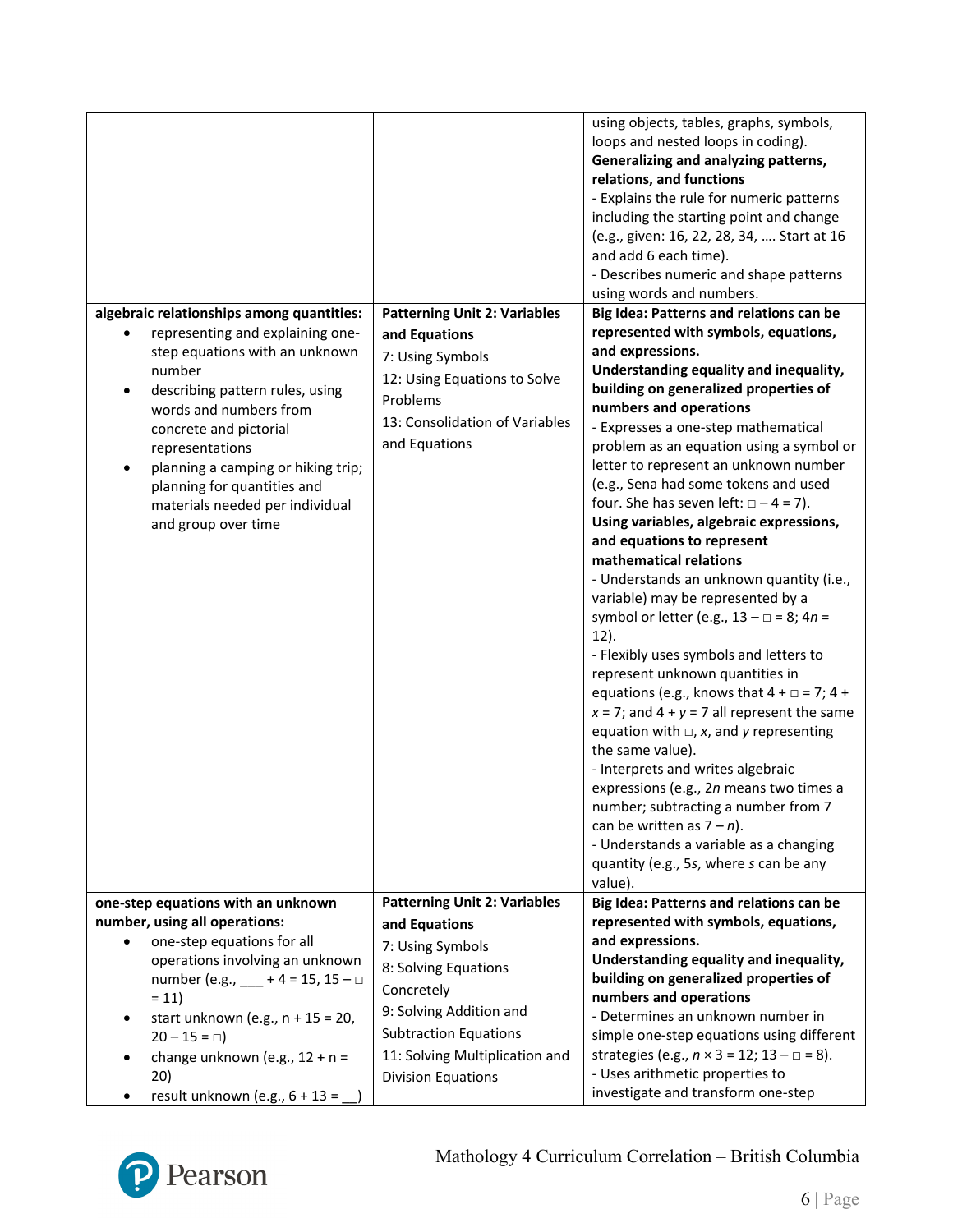|                                                                                                                                                                                                                                                                                                                                                                                                                                                                                                                                                                                                                                                                                                                                                                                | 12: Using Equations to Solve<br>Problems<br>13: Consolidation of Variables<br>and Equations                                                                                           | addition and multiplication equations<br>(e.g., $5 + 4 = 9$ and $5 + a = 9$ have the<br>same structure and can be rearranged in<br>similar ways to maintain equality: $4 + 5 =$<br>9 and $a + 5 = 9$ ).<br>- Uses arithmetic properties to<br>investigate and transform one-step<br>subtraction and division equations (e.g.,<br>$12 - 5 = 7$ and $12 - b = 7$ have the same<br>structure and can be rearranged in<br>similar ways to maintain equality: $12 - 7$<br>$= 5$ and $12 - 7 = b$ ). |
|--------------------------------------------------------------------------------------------------------------------------------------------------------------------------------------------------------------------------------------------------------------------------------------------------------------------------------------------------------------------------------------------------------------------------------------------------------------------------------------------------------------------------------------------------------------------------------------------------------------------------------------------------------------------------------------------------------------------------------------------------------------------------------|---------------------------------------------------------------------------------------------------------------------------------------------------------------------------------------|------------------------------------------------------------------------------------------------------------------------------------------------------------------------------------------------------------------------------------------------------------------------------------------------------------------------------------------------------------------------------------------------------------------------------------------------------------------------------------------------|
| how to tell time with analog and digital<br>clocks, using 12- and 24-hour clocks:<br>understanding how to tell time<br>with analog and digital clocks,<br>using 12- and 24-hour clocks<br>understanding the concept of<br>٠<br>a.m. and p.m.<br>understanding the number of<br>$\bullet$<br>minutes in an hour<br>understanding the concept of<br>using a circle and of using<br>fractions in telling time (e.g., half<br>past, quarter to)<br>telling time in five-minute<br>intervals<br>telling time to the nearest minute<br>First Peoples use of number in<br>$\bullet$<br>time and seasons, represented by<br>seasonal cycles and moon cycles<br>(e.g., how position of sun, moon,<br>and stars is used to determine<br>times for traditional activities,<br>navigation) | <b>Measurement Unit 3: Time</b><br>12: Exploring Time<br>13: Telling Time in One- and<br>Five-Minute Intervals<br>14: Telling Time on a 24-Hour<br>Clock<br>18: Consolidation of Time | Big Idea: Assigning a unit to a<br>continuous attribute allows us to<br>measure and make comparisons.<br>Selecting and using units to estimate,<br>measure, construct, and make<br>comparisons<br>- Reads and records time (i.e., digital and<br>analogue) and calendar dates.<br>Understanding relationships among<br>measured units<br>- Understands relationship among<br>different measures of time (e.g., seconds,<br>minutes, hours, days, decades).                                     |
| regular and irregular polygons:<br>describing and sorting regular<br>$\bullet$<br>and irregular polygons based on<br>multiple attributes<br>investigating polygons (polygons<br>$\bullet$<br>are closed shapes with similar<br>attributes)<br>Yup'ik border patterns<br>perimeter of regular and irregular                                                                                                                                                                                                                                                                                                                                                                                                                                                                     | <b>Geometry Unit 1B: 2-D</b><br><b>Shapes and Angles</b><br>3: Investigating Polygons<br>5: Consolidation of 2-D Shapes<br>and 3-D Solids<br>Measurement Unit 1: Length,              | Big Idea: 2-D shapes and 3-D solids can<br>be analyzed and classified in different<br>ways by their attributes.<br>Investigating geometric attributes and<br>properties of 2-D shapes and 3-D solids<br>- Sorts, describes, constructs, and<br>classifies polygons based on side<br>attributes (e.g., parallel, perpendicular,<br>regular/irregular).<br>Big Idea: Many things in our world (e.g.,                                                                                             |
| shapes:<br>using geoboards and grids to<br>create, represent, measure, and<br>calculate perimeter                                                                                                                                                                                                                                                                                                                                                                                                                                                                                                                                                                                                                                                                              | Perimeter, Area<br>3: Measuring the Perimeter of<br>Polygons<br>7: Consolidation of Length,<br>Perimeter, and Area                                                                    | objects, spaces, events) have attributes<br>that can be measured and compared.<br>Selecting and using units to estimate,<br>measure, construct, and make<br>comparisons                                                                                                                                                                                                                                                                                                                        |

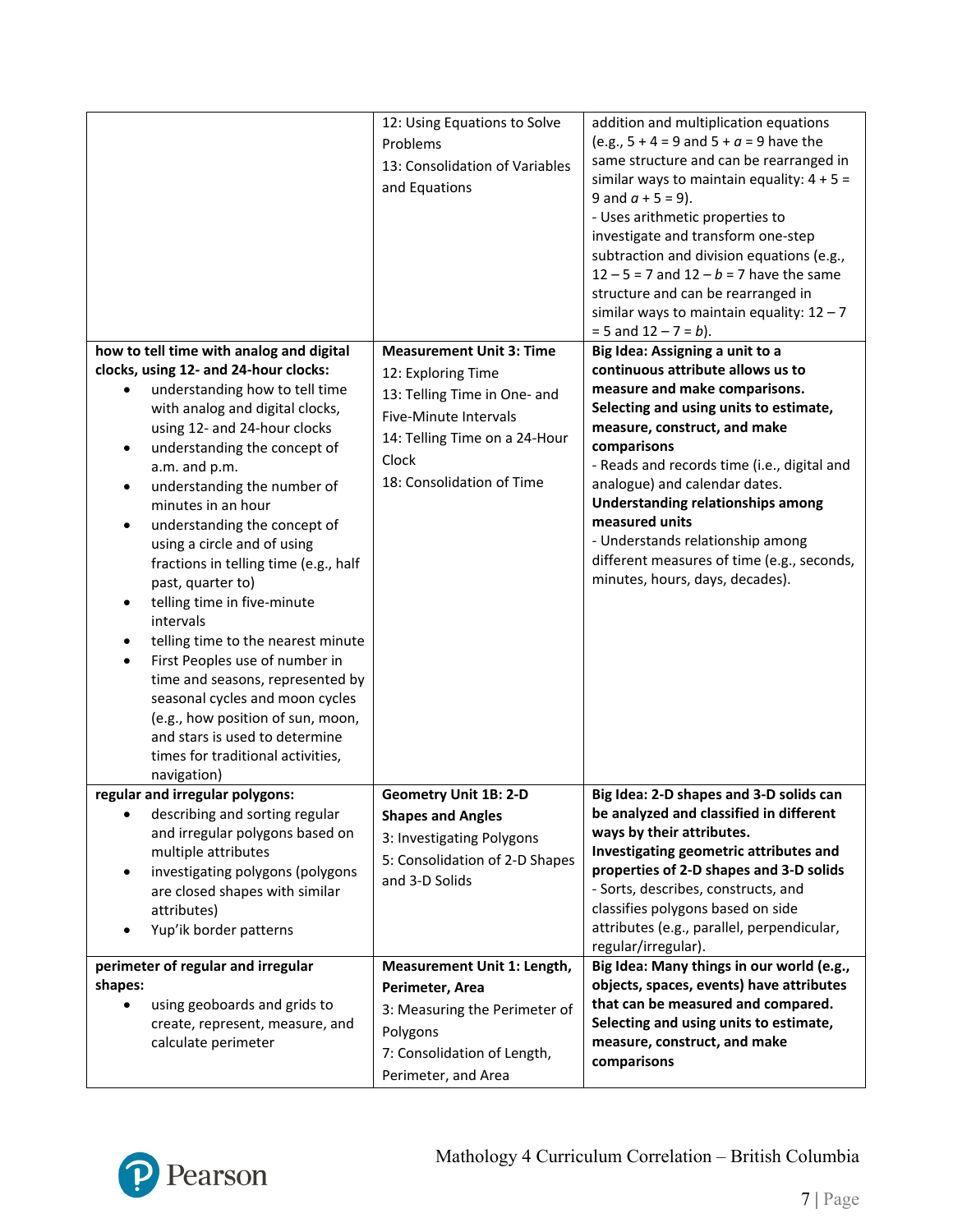|                                                                                                                                                                                                                                                                                         |                                                                                                                                                                                                                       | - Measures, constructs, and estimates<br>perimeter and area of regular and<br>irregular polygons.                                                                                                                                                                                                                                                                                                                                                                                                                                                                                                                                                                                                                                                                                                           |
|-----------------------------------------------------------------------------------------------------------------------------------------------------------------------------------------------------------------------------------------------------------------------------------------|-----------------------------------------------------------------------------------------------------------------------------------------------------------------------------------------------------------------------|-------------------------------------------------------------------------------------------------------------------------------------------------------------------------------------------------------------------------------------------------------------------------------------------------------------------------------------------------------------------------------------------------------------------------------------------------------------------------------------------------------------------------------------------------------------------------------------------------------------------------------------------------------------------------------------------------------------------------------------------------------------------------------------------------------------|
| line symmetry:<br>using concrete materials such as<br>pattern blocks to create designs<br>that have a mirror image within<br>them<br>First Peoples art, borders,<br>$\bullet$<br>birchbark biting, canoe building                                                                       | <b>Geometry Unit 1A: 2-D</b><br><b>Shapes and 3-D Solids</b><br>4: Understanding Line<br>Symmetry<br>5: Consolidation of 2-D Shapes<br>and 3-D Solids                                                                 | Big Ideas: 2-D shapes and 3-D solids can<br>be transformed in many ways and<br>analyzed for change.<br><b>Exploring symmetry to analyze 2-D</b><br>shapes and 3-D solids<br>- Draws and identifies lines of symmetry<br>(i.e., vertical, horizontal, diagonal,<br>oblique) in 2-D shapes and designs.                                                                                                                                                                                                                                                                                                                                                                                                                                                                                                       |
| one-to-one correspondence and many-<br>to-one correspondence, using bar graphs<br>and pictographs:<br>many-to-one correspondence:<br>one symbol represents a group or<br>value (e.g., on a bar graph, one<br>square may represent five<br>cookies)                                      | Data Management Unit 1A:<br><b>Data Management</b><br>1: Interpreting and Drawing<br>Pictographs<br>2: Interpreting and Drawing<br><b>Bar Graphs</b><br>3: Comparing Graphs<br>4: Consolidation of Data<br>Management | <b>Big Idea: Formulating questions,</b><br>collecting data, and consolidating data in<br>visual and graphical displays help us<br>understand, predict, and interpret<br>situations that involve uncertainty,<br>variability, and randomness.<br>Creating graphical displays of collected<br>data<br>- Represents data graphically using many-<br>to-one correspondence with appropriate<br>scales and intervals (e.g., each symbol on<br>pictograph represents 10 people).<br>Reading and interpreting data displays<br>and analyzing variability<br>- Reads and interprets data displays using<br>many-to-one correspondence.<br>Drawing conclusions by making<br>inferences and justifying decisions based<br>on data collected.<br>- Draws conclusions based on data<br>presented.                       |
| probability experiments:<br>predicting single outcomes (e.g.,<br>when you spin using one spinner<br>and it lands on a single colour)<br>using spinners, rolling dice,<br>pulling objects out of a bag<br>recording results using tallies<br>Dene/Kaska hand games, Lahal<br>stick games | <b>Data Management Unit 2A:</b><br>Probability<br>5: Describing Likelihood of<br>Outcomes<br>6: Predicting Outcomes<br>7: Conducting Experiments to<br><b>Check Predictions</b><br>9: Consolidation of Probability    | <b>Big Idea: Formulating questions,</b><br>collecting data, and consolidating data in<br>visual and graphical displays help us<br>understand, predict, and interpret<br>situations that involve uncertainty,<br>variability, and randomness.<br>Collecting data and organizing it into<br>categories<br>- Records the results of multiple trials of<br>simple events.<br>Using the language and tools of chance<br>to describe and predict events<br>- Locates the likelihood of outcomes on a<br>vocabulary-based probability continuum<br>(e.g., impossible, unlikely, likely, certain).<br>- Distinguishes between equally likely<br>events (e.g., heads or tails on a fair coin)<br>and unequally likely events (e.g., spinner<br>with differently sized sections).<br>- Identifies the sample space of |



## Mathology 4 Curriculum Correlation – British Columbia